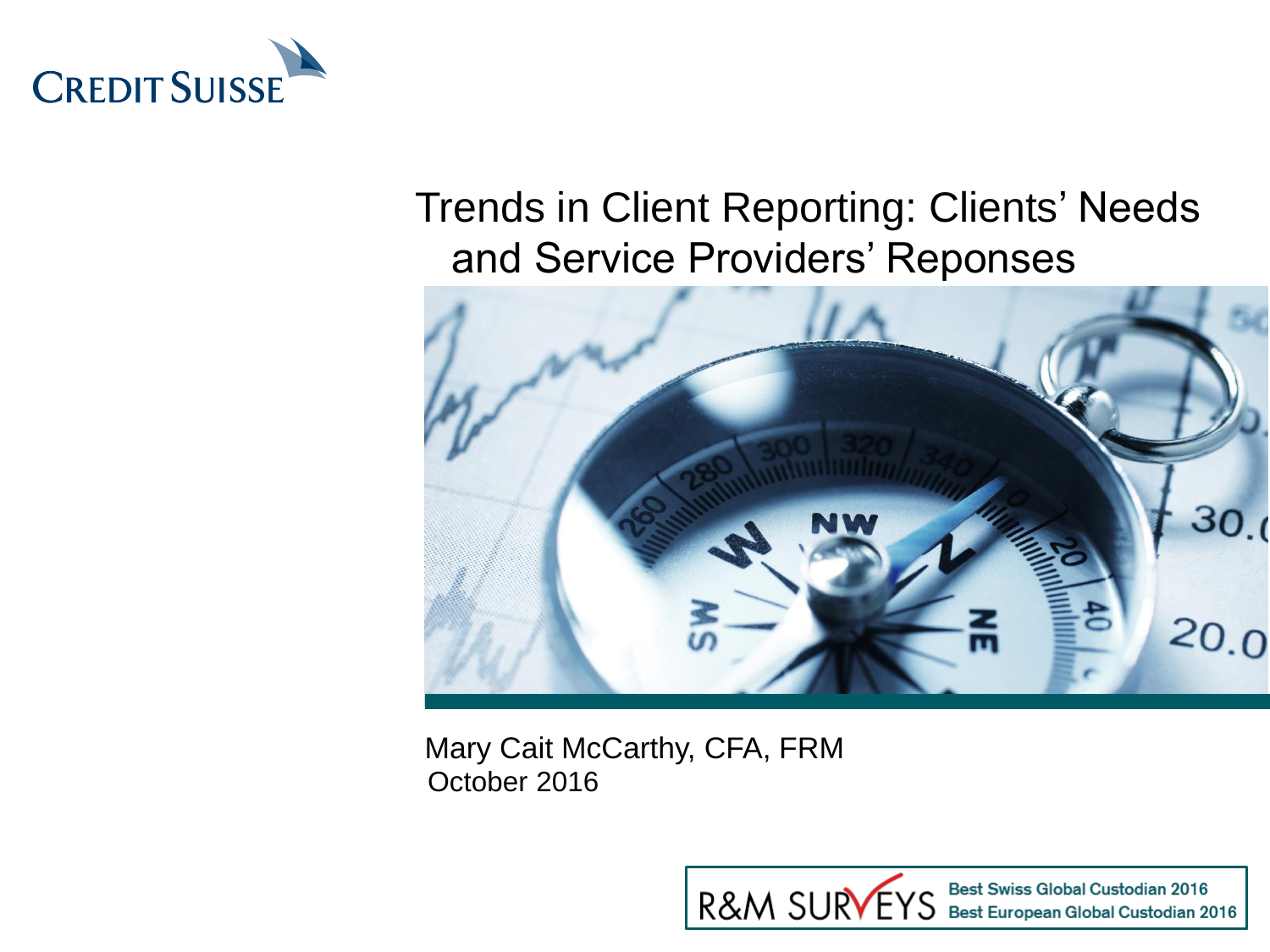## **Different Clients**

### Different Needs



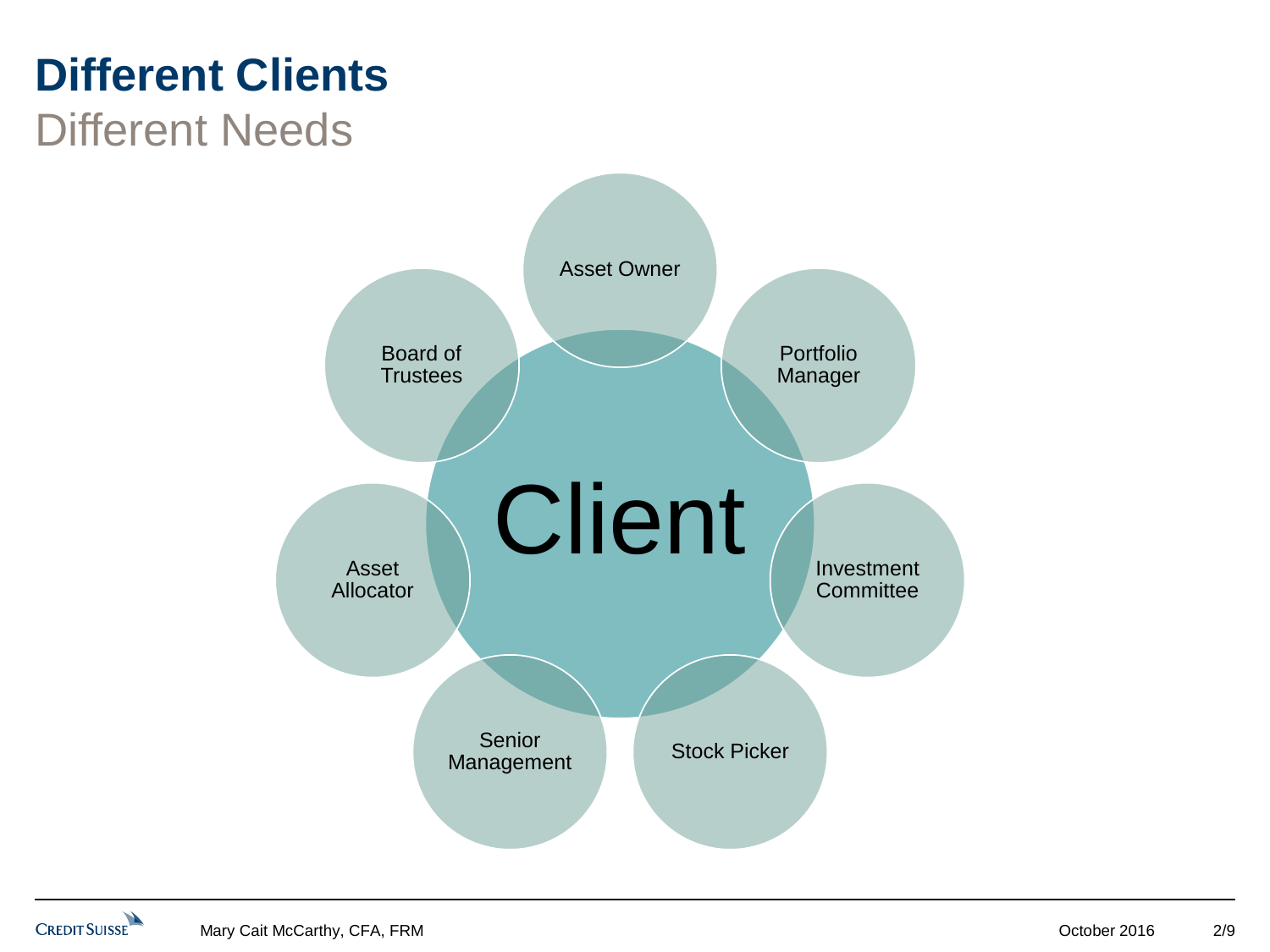**Change Drives Trends**

# There is nothing permanent except change

-Heraclitus, Greek philosopher

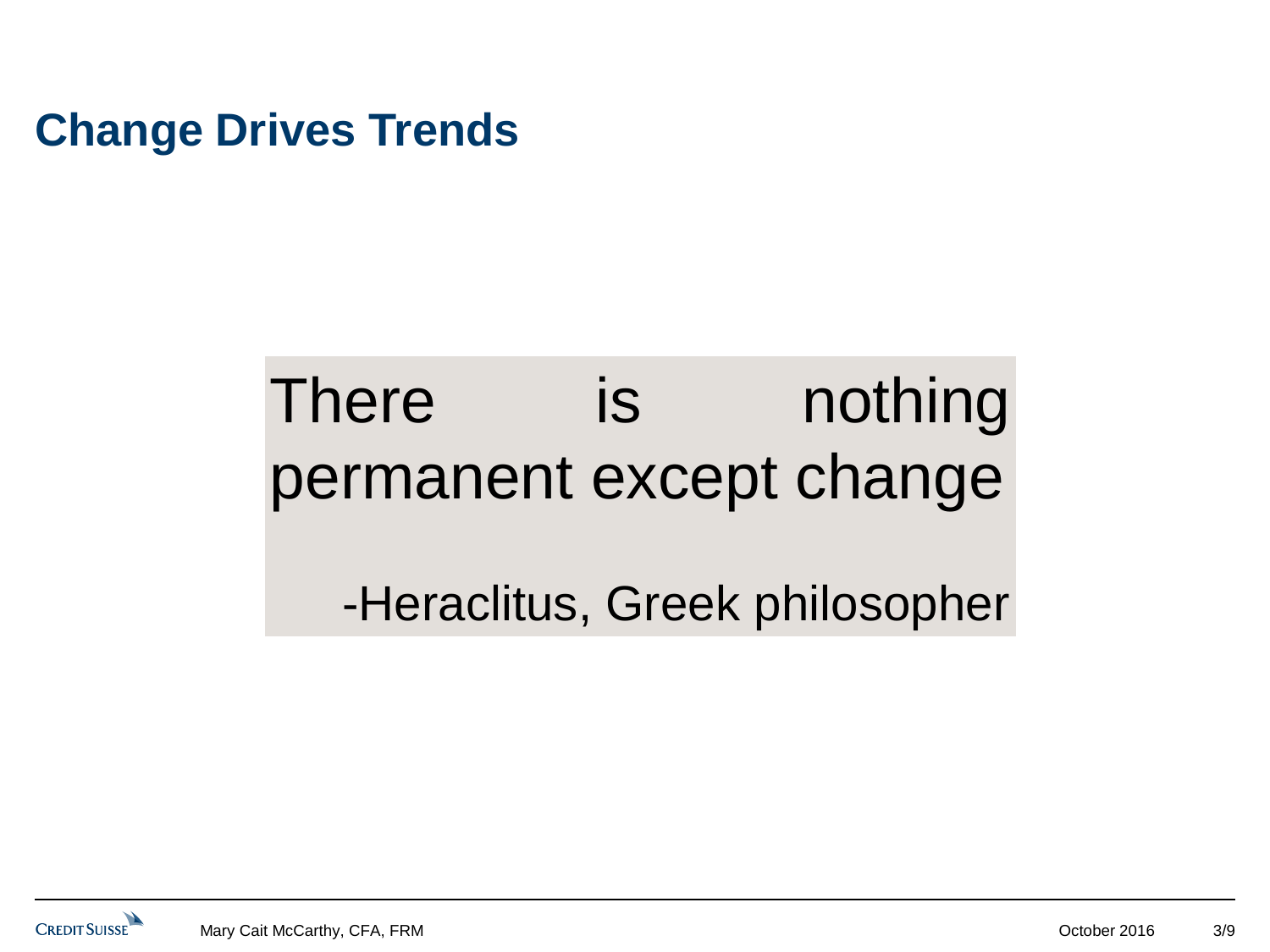#### **Clients under Change Pressure** Drivers of Change



#### **Additional transparency required**

**More risk focus**

**Regulatory change and enforcement**

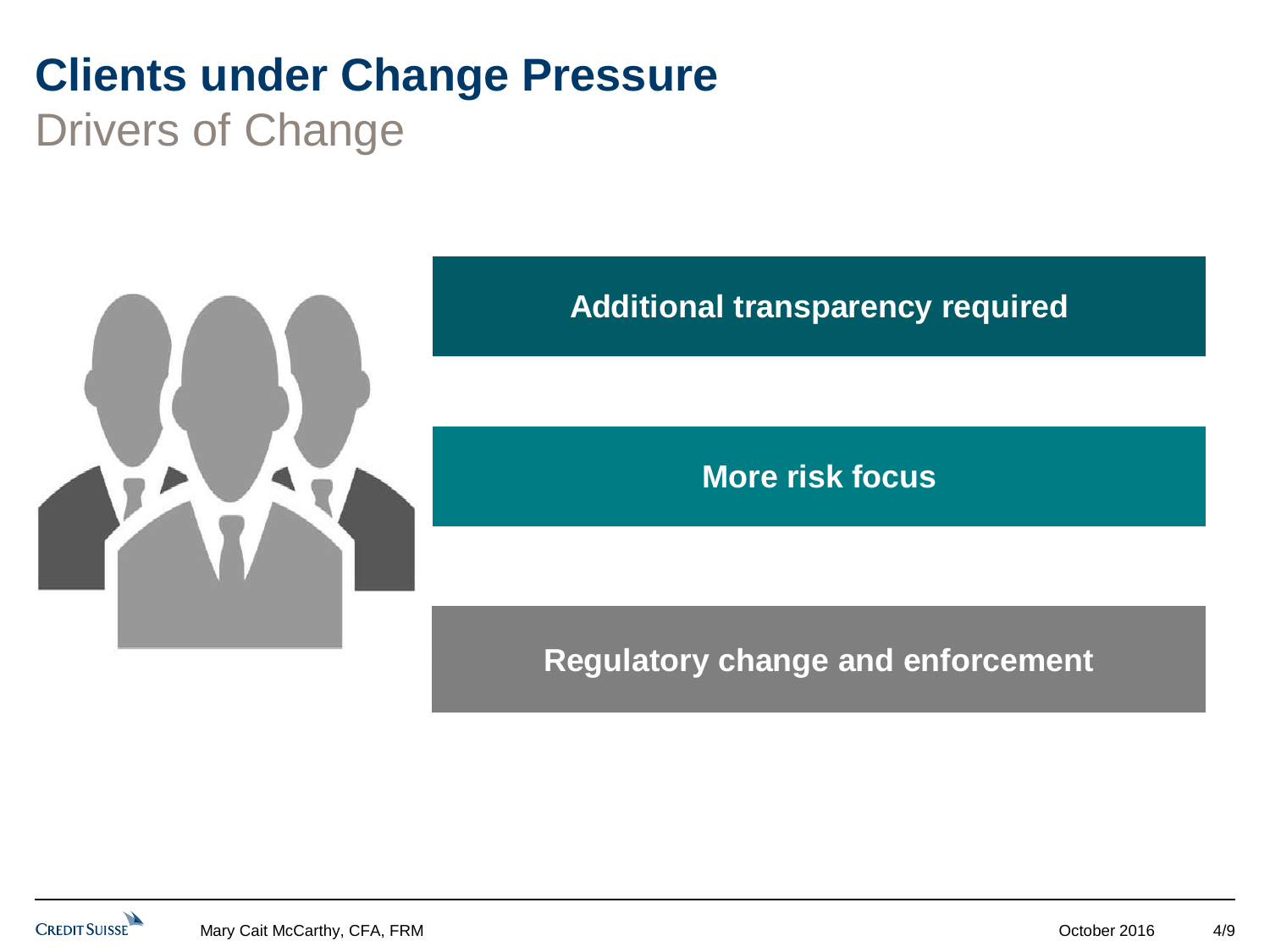### **Report Presentation and Display** Flexibility Requirements Endure



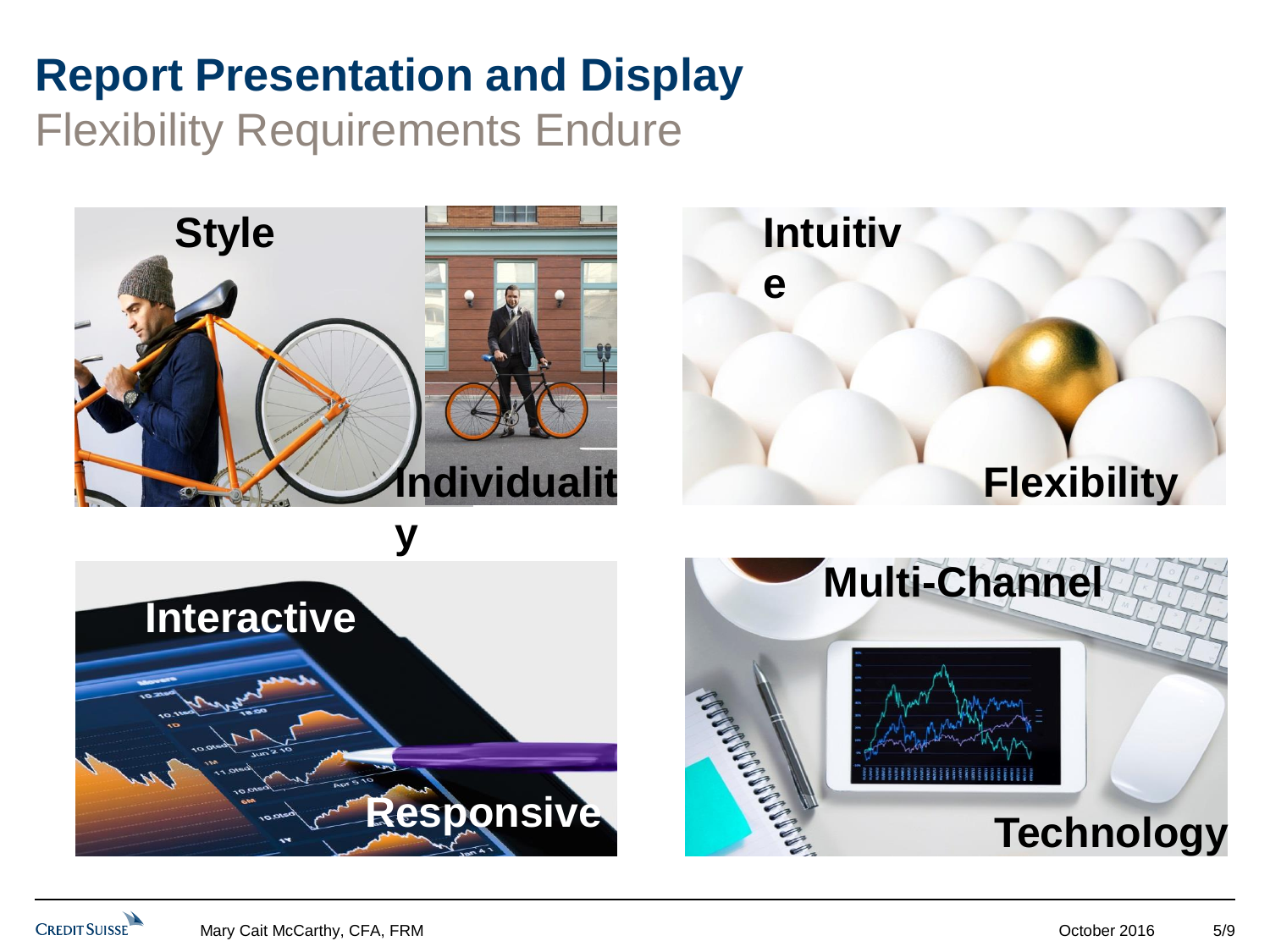#### **More and Better Data**

Building Flexibility into the Input Data

More data  $\square$  Better data quality □ More complex instruments



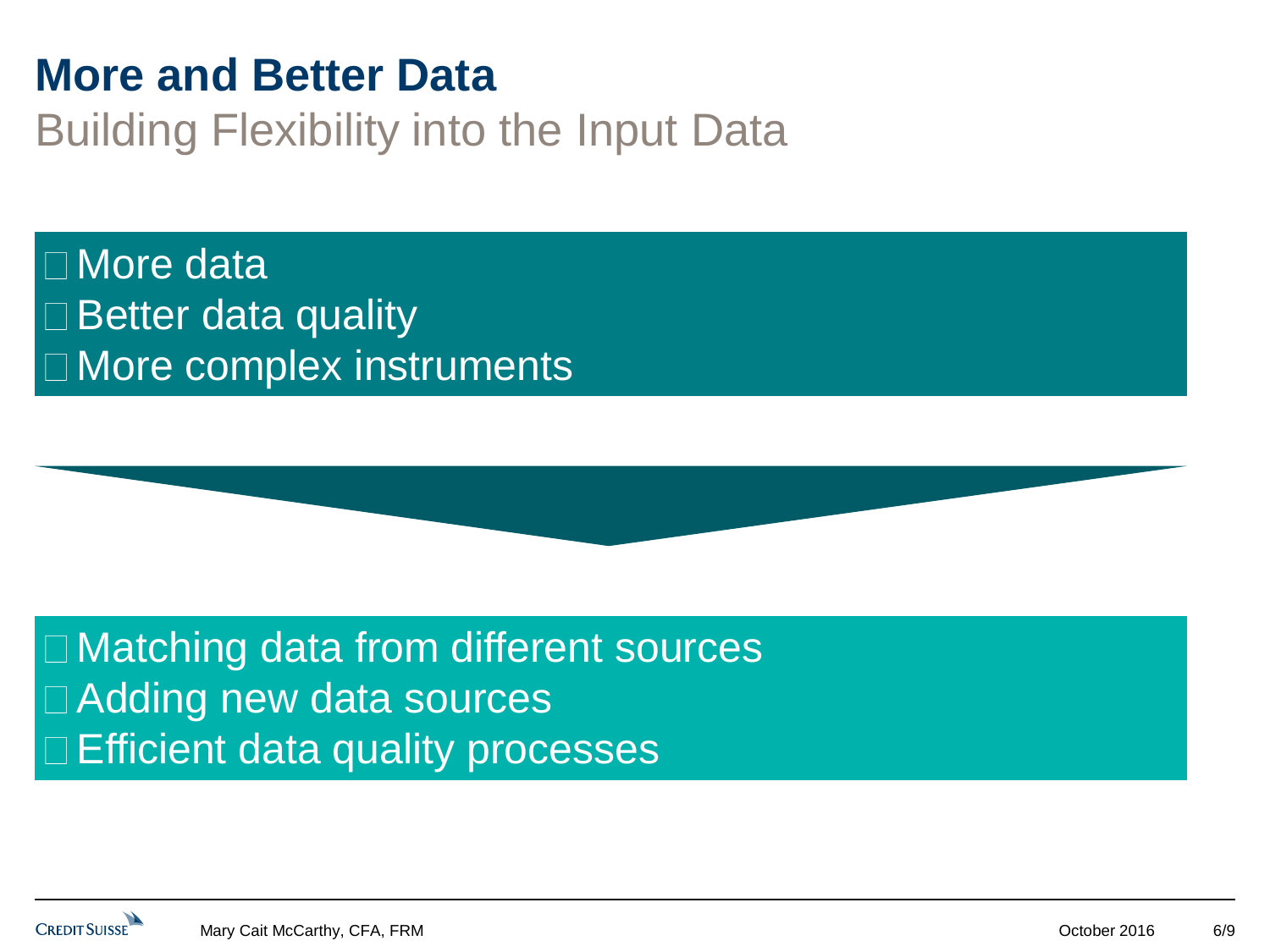#### **Calculation Choices**

#### A Standard is No Longer Sufficient



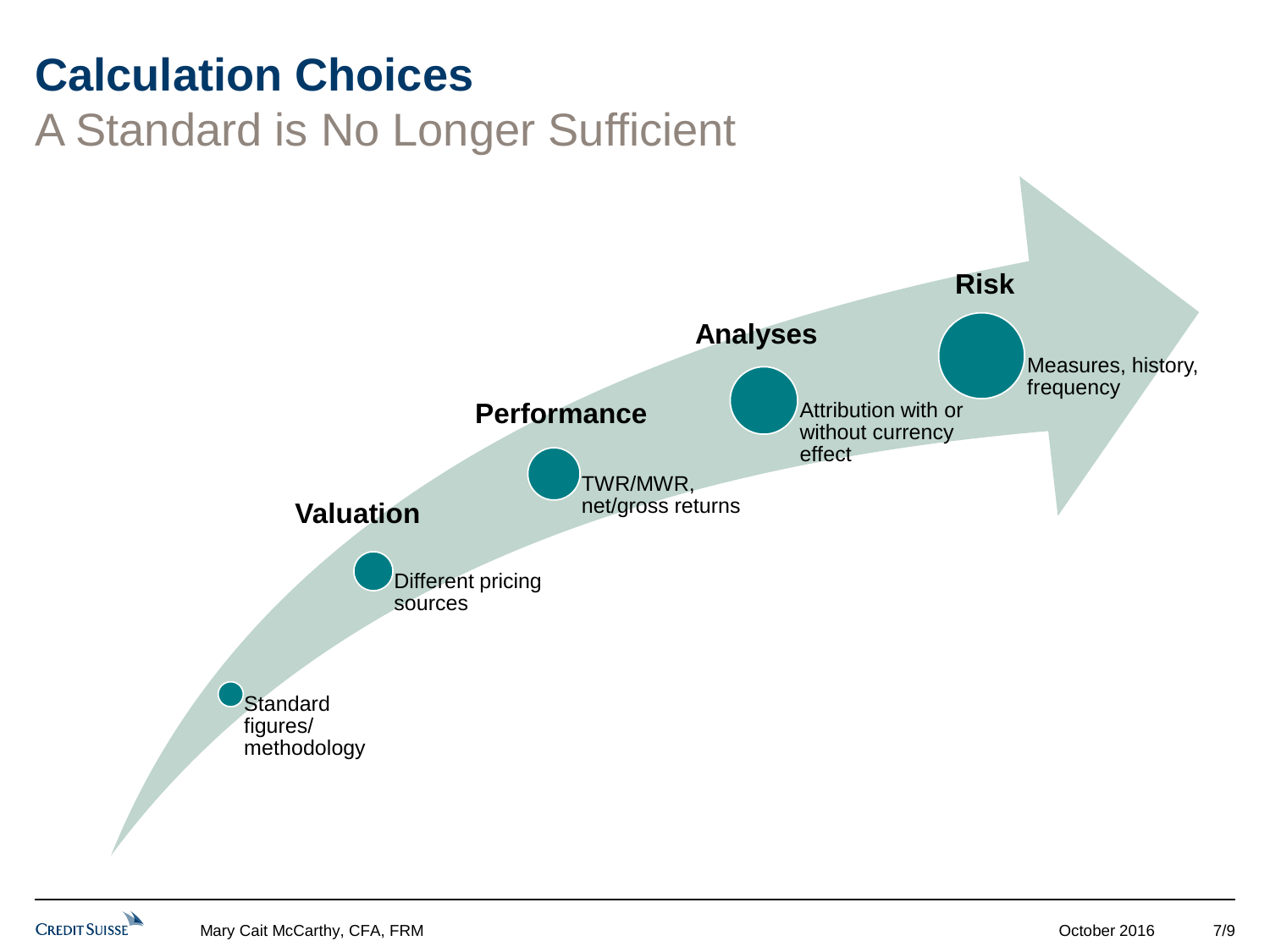**Providers Must Respond with Flexibility**

# Progress is impossible without change

-George Bernard Shaw, playwright